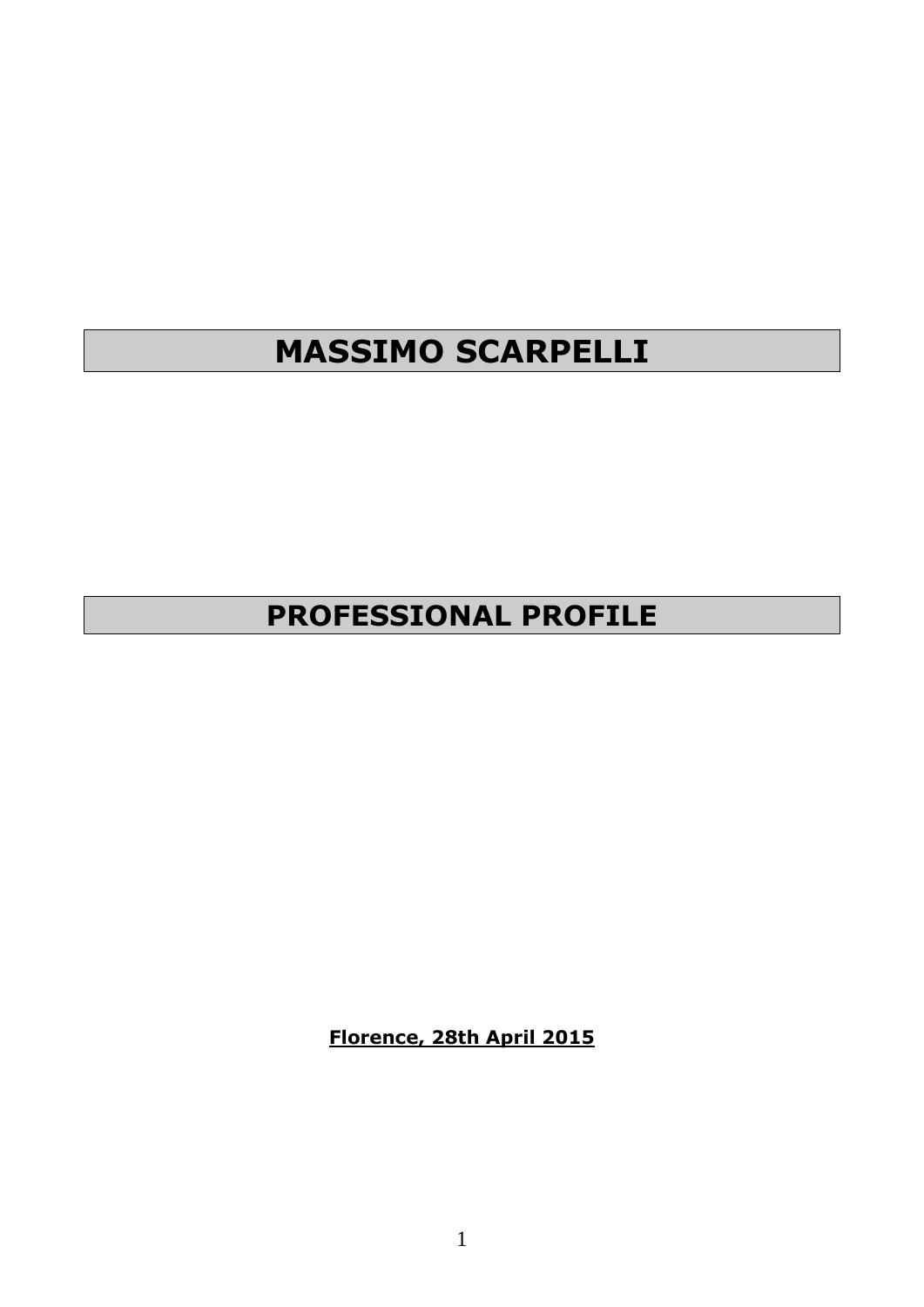## **Massimo Scarpelli**

## **Personal information**

• Born in Florence on 07/09/1960 and resident in San Casciano Val di Pesa (Florence), via Liberazione No. 20, La Romola, Italian citizen, cf. SCR MSM 60L09 D612S. Office phone +39 055 583696 Office Fax +39 055 570513 mobile +39 335 7776888 e-mail: ms@scarpelliepezzati.it Web: www.net-co.it

## **Educational and professional qualification**

• Graduated in Economics at the University of Florence in 1984, with highest honours and praise;

• Master in Tax Law obtained in 1986 at the Bocconi University of Milan, with highest honours and praise;

- Official of the Financial Police (Nucleo Polizia Tributaria di Milano) 1985/1986;
- Member of the Registry of Qualified Accountants of Florence from 1986 to n. 404;
- Technical consultant of the Civil Court of Florence since 1989;
- English graduation achieved in 1989 at the "International Academy" in London;
- Official Chartered Accountant since 10/07/1993; Auditor registered at no. 53572 of the Register of Auditors;
- Conciliator since 2011, registered as No. 276 Body Conciliation Florence (OCF).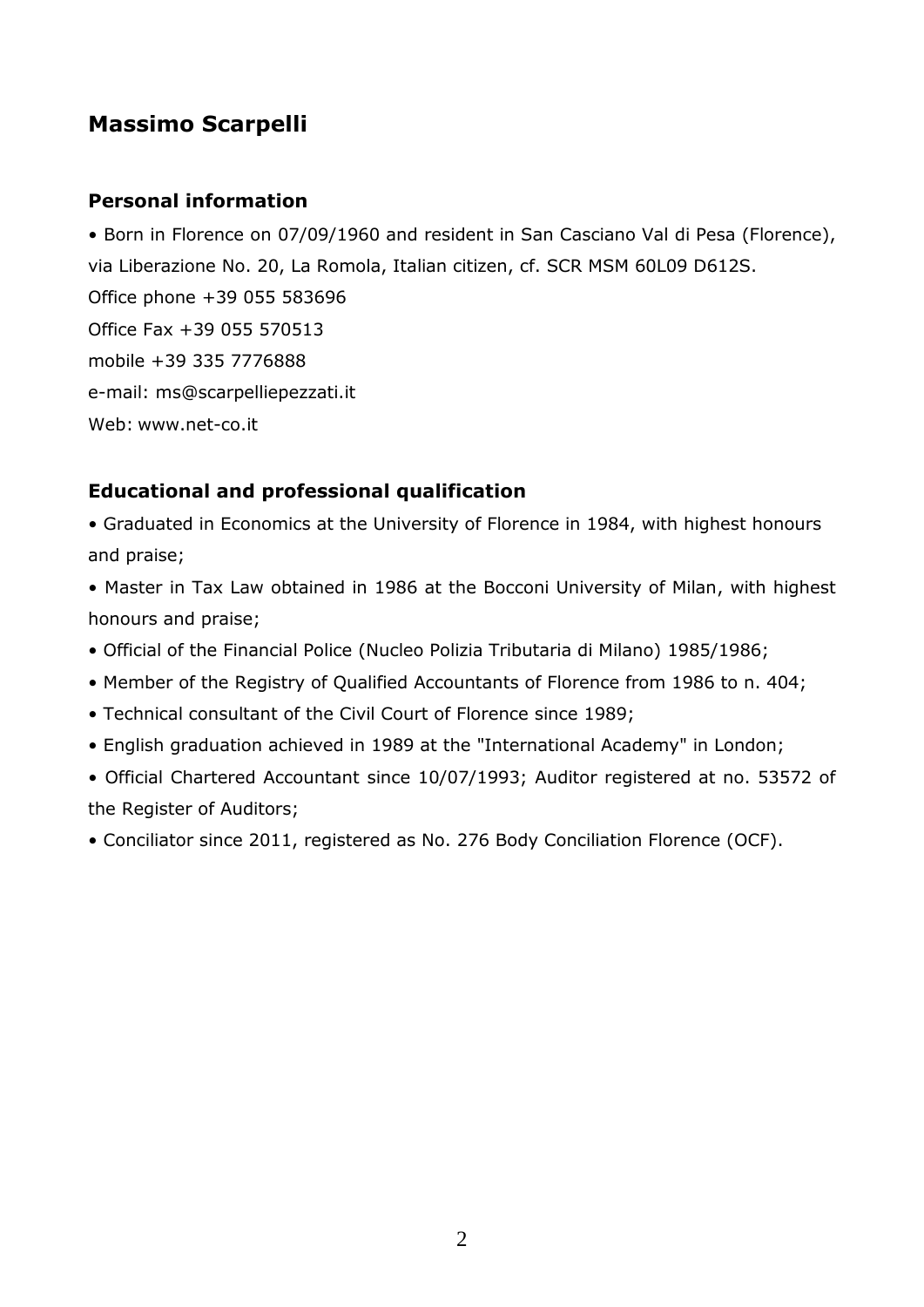## **Professional Activity**

• Professional freelance as a chartered accountant as senior partner of the **Studio Scarpelli e Pezzati** (tax, corporate and directional consultant), in Florence, Viale A. Volta No. 101, operating since January 1987; the activity is primarily focused on **management consulting** (economic evaluations, extraordinary transactions, financial restructuring, corporate crisis, start-up, investment projects and similar);

• controlling shareholder of **NET-CO S.r.l. (www.net-co.it)**, a company established for the provision of integrated consulting services to the company by a network of professionals working in the area of management consulting, legal and financial;

• engages in the statutory audit for over 15 years;

• holds corporate offices of director, chairman of the supervisory board and auditor in listed companies, banks, holding companies, industrial, commercial, real estate and publishing companies in the renewable energy sector, as detailed in the list attached;

- other noteworthy officers:
- Director of Aeroporti di Roma S.p.A.;
- Board of statutory auditors for Cisalfa Sport S.p.A.;
- Auditor for Falck S.p.A.;
- Board of statutory auditors for Gucci S.p.A.;
- Director of Omnia SIM S.p.A..

• is in possession of the requirements of competence and integrity as provided by Articles 1 and 2 of Decree No. 162 of 30/3/2000.

> Yours faithfully Massimo Scarpelli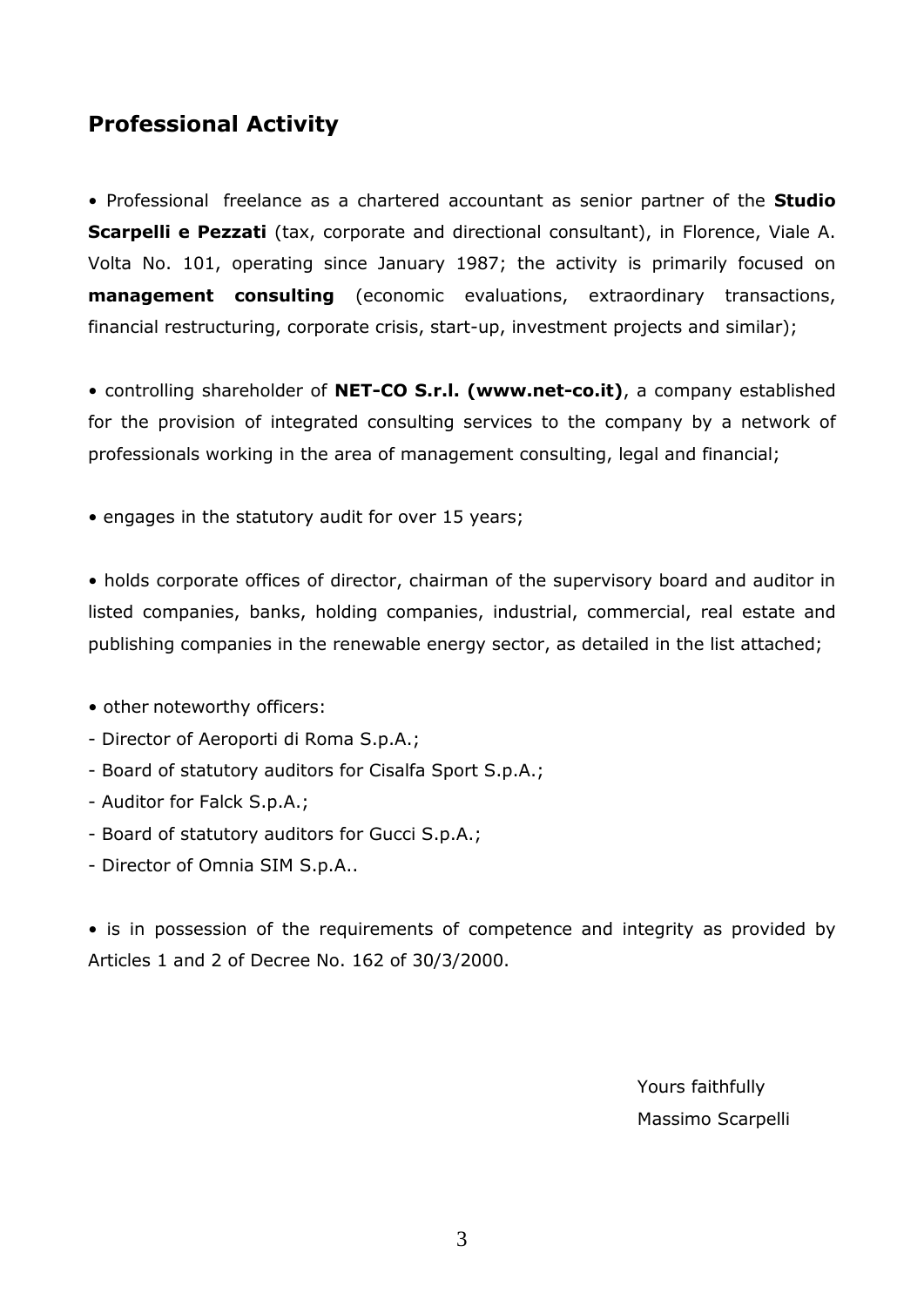#### **LIST OF OFFICERS**

#### **BOARDS OF DIRECTORS**

#### **BANKS, FINANCE and HOLDINGS COMPANIES**

- Banca Ifigest S.p.A. Director
- Capital Shuttle S.p.A. Director
- Edera Finanziaria S.r.l. Director
- Marchi Finanziaria S.r.l. Chairman of the Board of Directors

#### **INDUSTRIAL, COMMERCIAL, CONSTRUCTION AND SERVICES COMPANIES**

- Essemar S.p.A. Director
- GM Green Methane S.r.l. Director
- Marchi Industriale S.p.A. Vice President
- Marchi Energia S.r.l. Vice President
- Net-Co S.r.l. Sole Director
- Sanfer S.r.l. Director
- Up to Fifty S.a.s. N. Belline and C. Limited Partner

#### **AGRICULTURAL AND REAL ESTATE COMPANIES**

- Nugola S.p.A. Director and Secretary Board of Directors
- Parione S.r.l. Director
- Vigneti di Nugola S.r.l. Director
- Castello della Pia S.r.l. Director
- Castel di Pietra S.r.l. Director